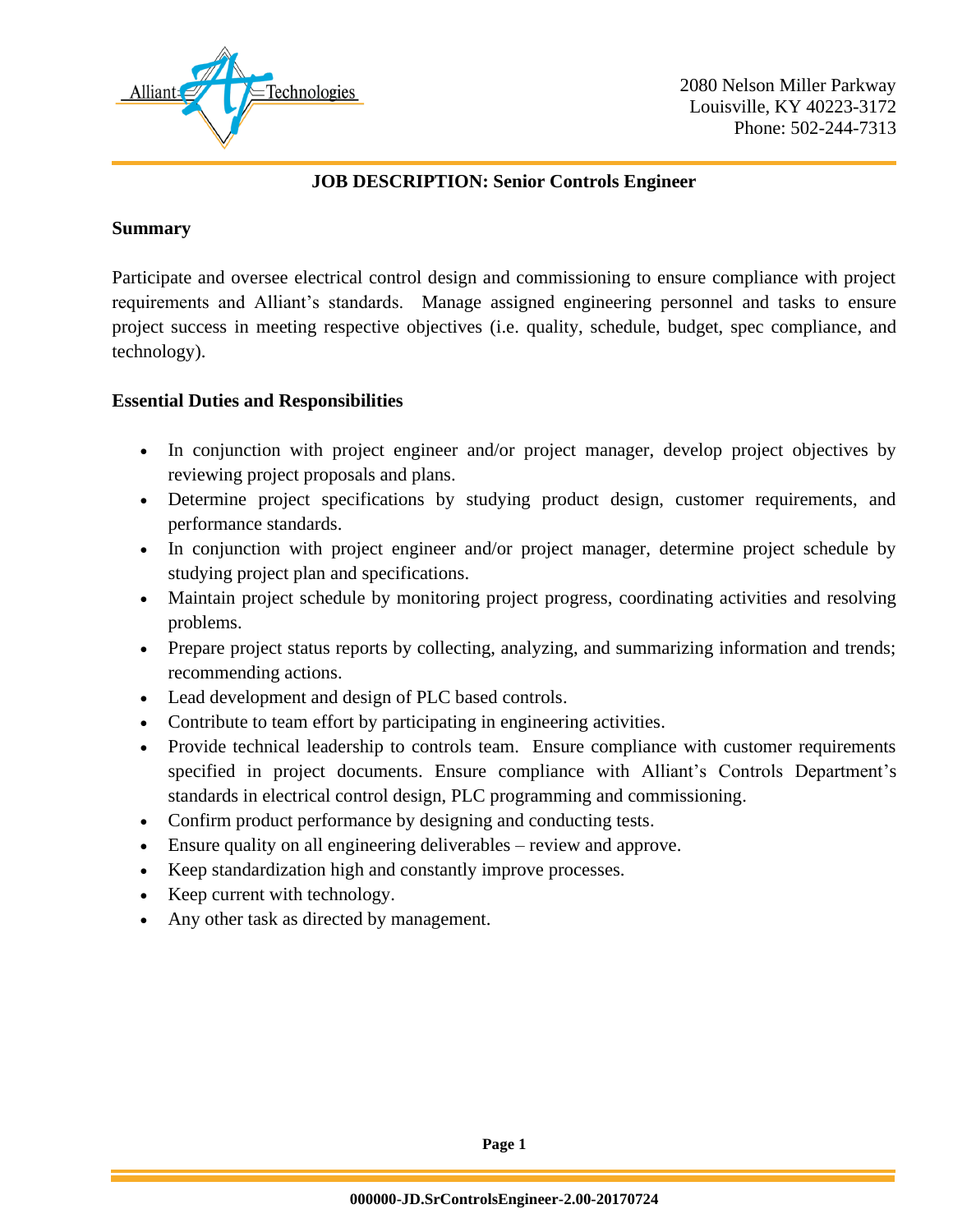

2080 Nelson Miller Parkway Louisville, KY 40223-3172 Phone: 502-244-7313

#### **Responsibility and Authority**

- Responsibility: Noted above Be aware of project leadership, project budget and schedule, customer satisfaction, engineering process, and engineering quality.
- Authority: Engineering technical decisions within spec compliance and Alliant's standards. Engage technical experts/services.

#### **Qualifications**

- B.S. Engineering or equivalent combination of education and experience.
- Strong analytical, verbal, and written communications skills.

#### **Language Ability**

Adequate conversational English is required in order that the individual be able to take direction from management, understand how to complete job tasks, communicate adequately with co-workers and customers, understand and follow safety guidelines, and understand the Alliant Technologies Employee Handbook and all company policies. Must be able to interpret written warnings as posted in all work areas in both the Alliant Technologies office or at any work site where Alliant Technologies performs work.

#### **Experience**

- 10 years of controls experience
- 5 or more years of experience designing controls systems, commissioning and troubleshooting PLC industrial control systems (e.g. Rockwell, Square D, and Siemens) and their industrial networks (e.g. ControlNet, DeviceNet, Modbus, Profibus, and Ethernet).
- Competency with field installation supervision, monitoring Electrical installation subcontractor and closing of jobs.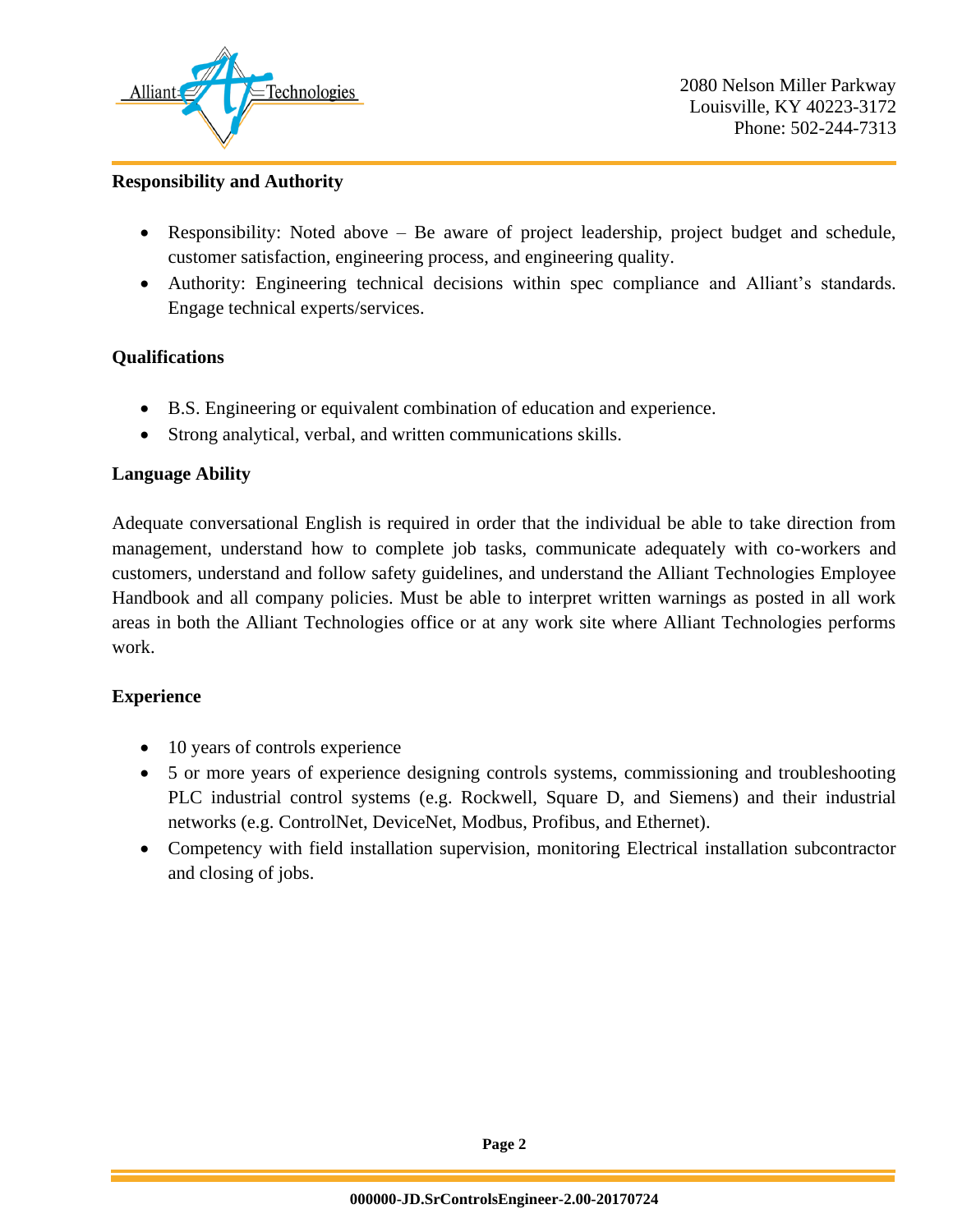

2080 Nelson Miller Parkway Louisville, KY 40223-3172 Phone: 502-244-7313

## **Alliant Technologies Job Demands**

# **Position: Senior Controls Engineer**

| <b>Physical &amp; Mental Demands</b>                 | <b>Extent</b>                        |                 |                   |               |
|------------------------------------------------------|--------------------------------------|-----------------|-------------------|---------------|
| <b>Physical Demands</b>                              | <b>Continuous</b><br><b>Over 70%</b> | <b>Frequent</b> | <b>Occasional</b> | <b>Rarely</b> |
| Standing                                             |                                      | $\boxtimes$     |                   |               |
| Walking                                              |                                      | $\boxtimes$     | Щ                 | П             |
| Climbing                                             |                                      | ×               | $\boxtimes$       |               |
| Bending                                              |                                      |                 | $\boxtimes$       |               |
| Crouching                                            |                                      |                 | $\boxtimes$       |               |
| Pushing/Pulling                                      |                                      |                 | $\boxtimes$       |               |
| Carrying                                             |                                      |                 | $\boxtimes$       |               |
| Lifting/Lowering<br>$1-15$ lbs.                      |                                      | $\boxtimes$     |                   |               |
| 15-30 lbs.                                           |                                      |                 | $\boxtimes$       |               |
| 30-50 lbs.                                           |                                      |                 | $\boxtimes$       |               |
| Over 50 lbs.                                         |                                      |                 |                   | $\boxtimes$   |
| Fine Hand/Eye Coordination                           |                                      |                 | $\boxtimes$       |               |
| <b>Color Discrimination</b>                          |                                      | $\boxtimes$     | $\mathbf{I}$      |               |
| Hearing Acuity                                       |                                      | $\boxtimes$     |                   |               |
| <b>Mental Demands</b>                                | <b>Continuous</b><br><b>Over 70%</b> | Frequent        | <b>Occasional</b> | <b>Rarely</b> |
| Concentration on detail                              | $\boxtimes$                          |                 |                   |               |
| Attention span 1+ hours on a task                    | $\boxtimes$                          |                 |                   |               |
| Ability to remember multiple tasks                   |                                      | $\boxtimes$     |                   |               |
| Oral communication                                   | $\boxtimes$                          | ×.              |                   |               |
| Written communication                                |                                      | $\boxtimes$     |                   |               |
| <b>Working Conditions</b>                            | <b>Continuous</b><br><b>Over 70%</b> | <b>Frequent</b> | <b>Occasional</b> | <b>Rarely</b> |
| Exposure to toxins, cyotoxins,<br>poisons            |                                      |                 |                   | ⊠             |
| Exposure to extreme heat, cold,<br>temp fluctuations |                                      | $\boxtimes$     |                   |               |
| Exposure to hazardous chemicals                      |                                      |                 |                   | $\boxtimes$   |
| Exposure to radiation                                |                                      |                 |                   | $\boxtimes$   |
| Other (Specify:<br>)                                 |                                      |                 |                   |               |

**Page 3**